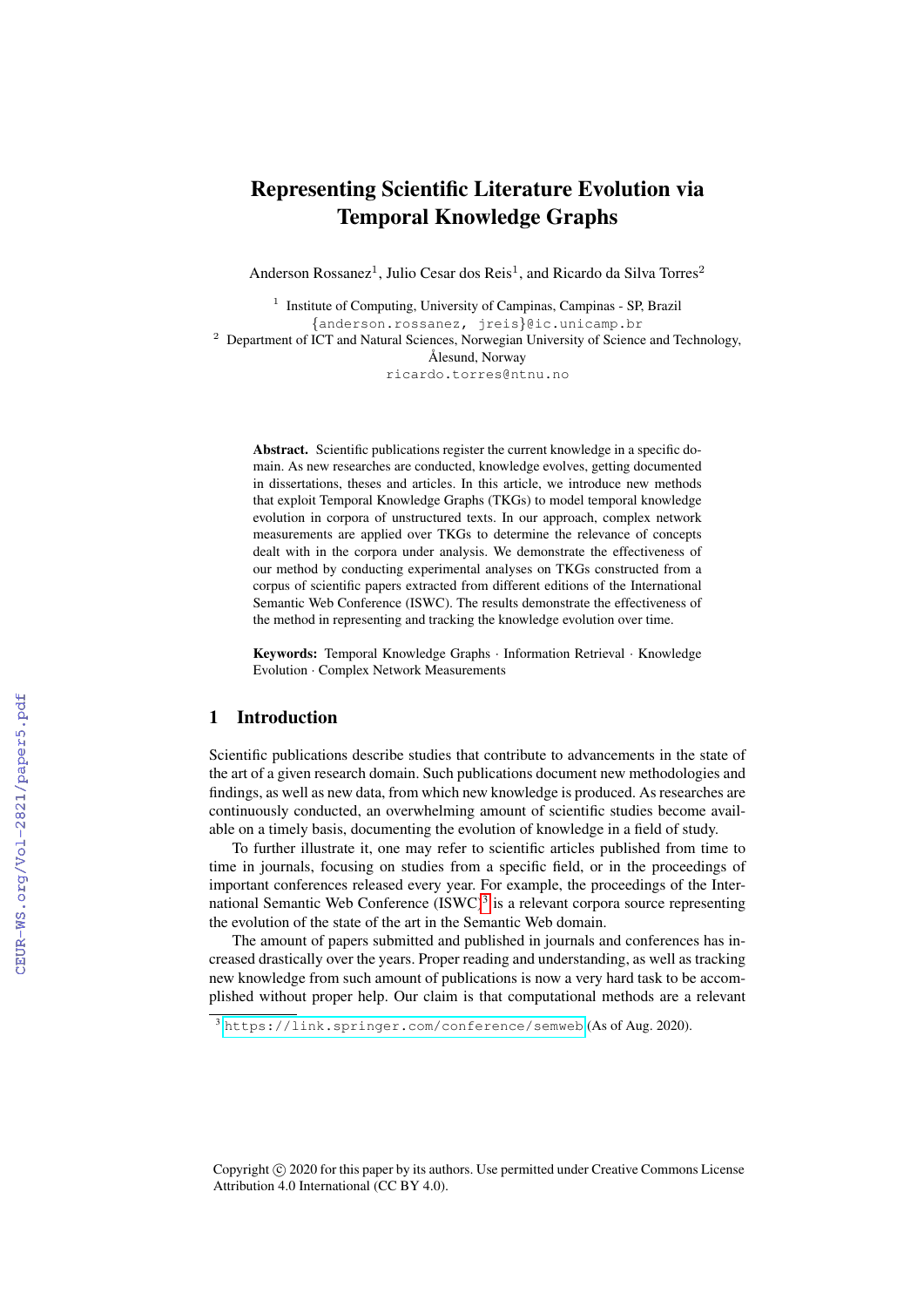solution to help scientists understand the trends and needs of their research domain. This requires investigations to adequately extract information and represent knowledge conveyed in the scientific literature, as well as tracking the evolution of knowledge in a temporal manner from texts.

Building knowledge representations requires the determination of facts conveyed in a portion of a scientific text. Facts are described by relations between entities in the text. For instance, let us consider a text in an initial time frame, containing the sentence *The Scholarly Ontology documents research processes*. The entities *Scholarly Ontology* and *research processes* relate to each other through the verb *documents*. The knowledge representation for the sentence, therefore, relies on those entities and relation. Furthermore, one may notice that, *Scholarly Ontology* is a sub-type of *Ontology*, and *research processes* is a sub-type of *processes*. If we consider another text, in a subsequent time frame, containing another sentence, *e.g.*, *The Gene Ontology describes the function of genes*. There is a new knowledge representation, that relies on the relation (*describes*), between two entities (*Gene Ontology*, and *function of genes*). Similarly, *Gene Ontology* is a sub-type of *Ontology*, and *function of genes* is a *function*, pertaining to *genes*. Considering both time frames, one may observe that there are two sub-types of *Ontology*: *Scholarly Ontology*, and *Gene Ontology*, both having their specific relations with other entities, which are, in turn, sub-types of other entities. In this sense, knowledge regarding the *ontology* concept evolves across the considered time frames. In the first time frame, we knew the existence of *Scholarly Ontology* and the relations in which such concepts take part. In the second time frame, we had the *Gene Ontology* concept and its relations aggregated to the overall knowledge. Such concepts and relations were not known in the initial time frame. This illustrates the relevance of modeling temporal aspects of knowledge.

In this research work, we address the following research questions: (1) How to represent knowledge conveyed in temporal corpora of natural language texts? (2) How to characterize the knowledge evolution in such temporal corpora of natural language texts?

Knowledge Graphs (KGs) [\[9\]](#page-9-0) are computational tools that model knowledge by means of the interrelations of real-world entities in facts, through a graph format. Linking graph entities and properties from a KG with computational ontologies, which describe concepts from a specific domain, helps in the comparison of different KGs that are mapped to the same, or mapped, ontologies. We address the concept of Temporal Knowledge Graphs (TKGs) as a way to benefit from the graph format to represent temporal aspects from texts in KGs.

In this article, we investigate the use of TKGs to represent a corpus of unstructured scientific texts, and how they evolve over time. The generation of KGs from scientific literature is still an open research problem. In our previous work [\[11\]](#page-9-1), we investigated how to generate KGs from unstructured texts via the KGen tool. However, how to analyze and compare several generated KGs in a temporal perspective requires further investigation. The way of representing and characterizing the evolution of knowledge over time via KGs is the main novelty aspect in this work.

In summary, our objectives are: (1) enhance the KGen method and tool introduced in our previous work [\[11\]](#page-9-1), originally conceived considering biomedical texts, to semi-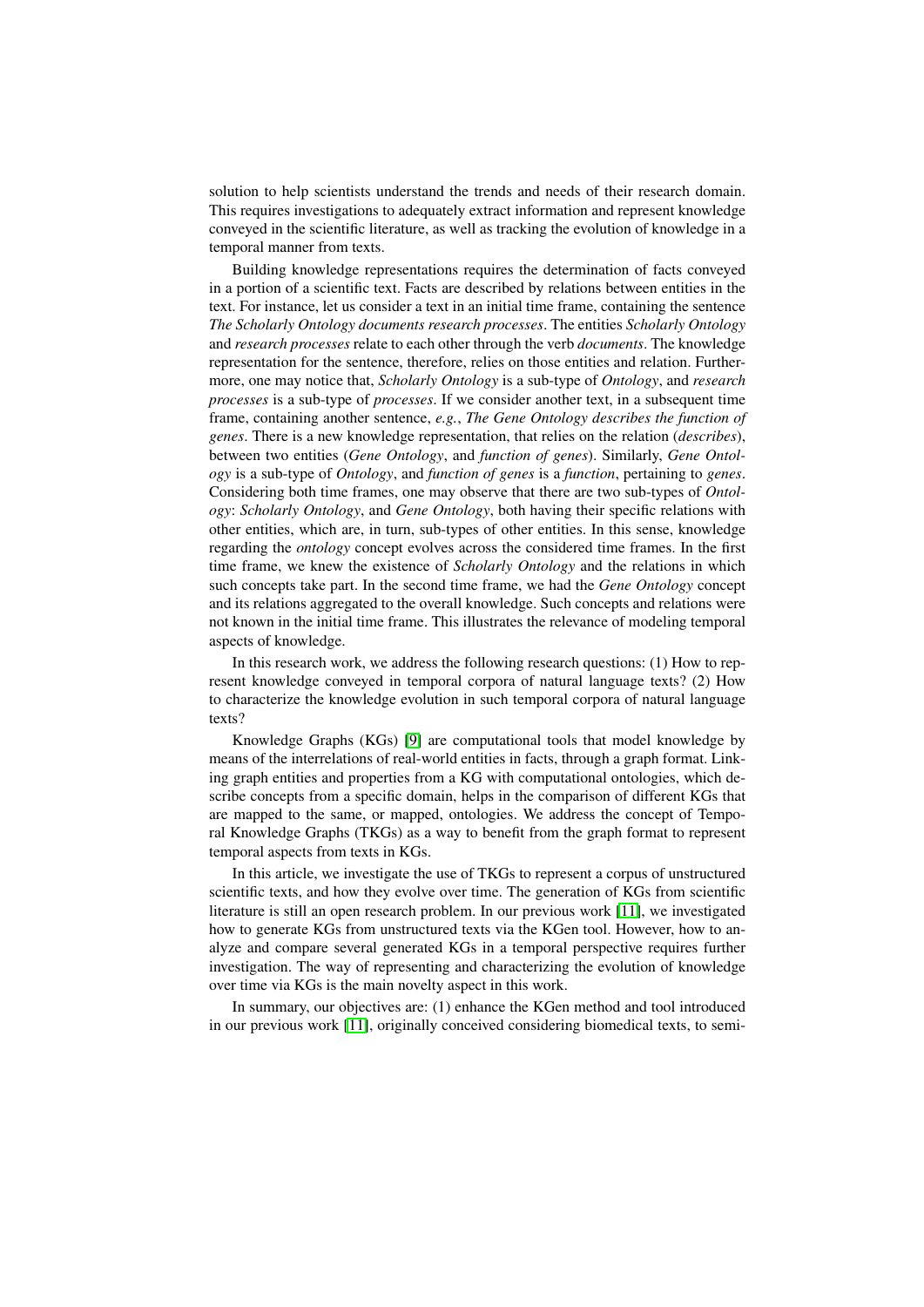automatically generate ontology-linked TKGs for corpora of unstructured texts in the Computer Science domain; and (2) propose a method to analyze and compare the generated TKGs using centrality metrics obtained from complex networks to characterize the evolution of knowledge over time. In our evaluation, we use a set of temporal texts obtained from articles in the proceedings of previous editions of the ISWC conference. The Computer Science Ontology [\[12\]](#page-9-2) was used to determine and link the entities from the TKGs.

The remaining of this paper is organized as follows: Section [2](#page-2-0) discusses related work; Section [3](#page-3-0) presents our method; Section [4](#page-4-0) shows the evaluation with TKGs generated from temporal sets of scientific papers; Section [5](#page-7-0) discusses our findings. Finally, Section [6](#page-8-0) closes the paper presenting conclusions and future work.

#### <span id="page-2-0"></span>2 Background and Related Work

Studies that deal with KGs consider a different concept of TKGs from the one we consider in this work. Han *et al.* [\[3\]](#page-9-3) considered TKGs as a graph that captures the moment in which a represented fact happened. Such facts are represented by quadruples (subject, predicate, object, and time), rather than common triples. Their work proposed a neural network approach to predict future events that should be added to the graph. Similarly, a survey on KGs [\[4\]](#page-9-4) considered TKGs as graphs that incorporate the time aspect trough quadruple structures.

Trivedi *et al.* [\[14\]](#page-9-5) proposed a deep learning method to infer the moment in which some events in the graph occur, based on events in which the time information is explicit. All these studies considered a single, but rather large, graph to perform the proposed inferences. Liu *et al.* [\[6\]](#page-9-6) proposed a framework to derive a new TKG that predicts future events, considering the weights of graph vertices. Their work employed a quadruple representation to model the temporal facts.

As for graph metrics, Park *et al.* [\[8\]](#page-9-7) used centrality measurements, combined with a neural model, to determine the most important nodes of a KG. Shi *et al.* [\[13\]](#page-9-8), in turn, presented a method to extract key-phrases from texts by means of strategies that are based on degree, closeness, betweenness, and eigenvector centrality measures taken for the nodes of a KG that represent the text.

Gengchen *et al.* [\[7\]](#page-9-9) described an approach to infer the weights of KG nodes by means of centrality measures, such as degree, eigenvector, and betweenness centralities. Such measures are fed into a neural model, and used to determine the centrality of nodes from secondary graphs.

Existing literature dealing with TKGs often considered a quadruple representation that embeds temporal information, rather than the traditional representation in form of triples. The quadruple representation allows for encoding distinct temporal information in the same graph. In our work, triples that constitute each graph generated for the same temporal set of texts, represent facts from the same temporal time frame, *e.g.*, a KG generated for the proceedings from a given year has facts that hold true for that year. For this reason, we consider the traditional triple format in our TKG approach. Merging our TKGs into a single graph, considering the quadruple format, would result in a TKG as defined in literature. To the best of our knowledge, there is no study in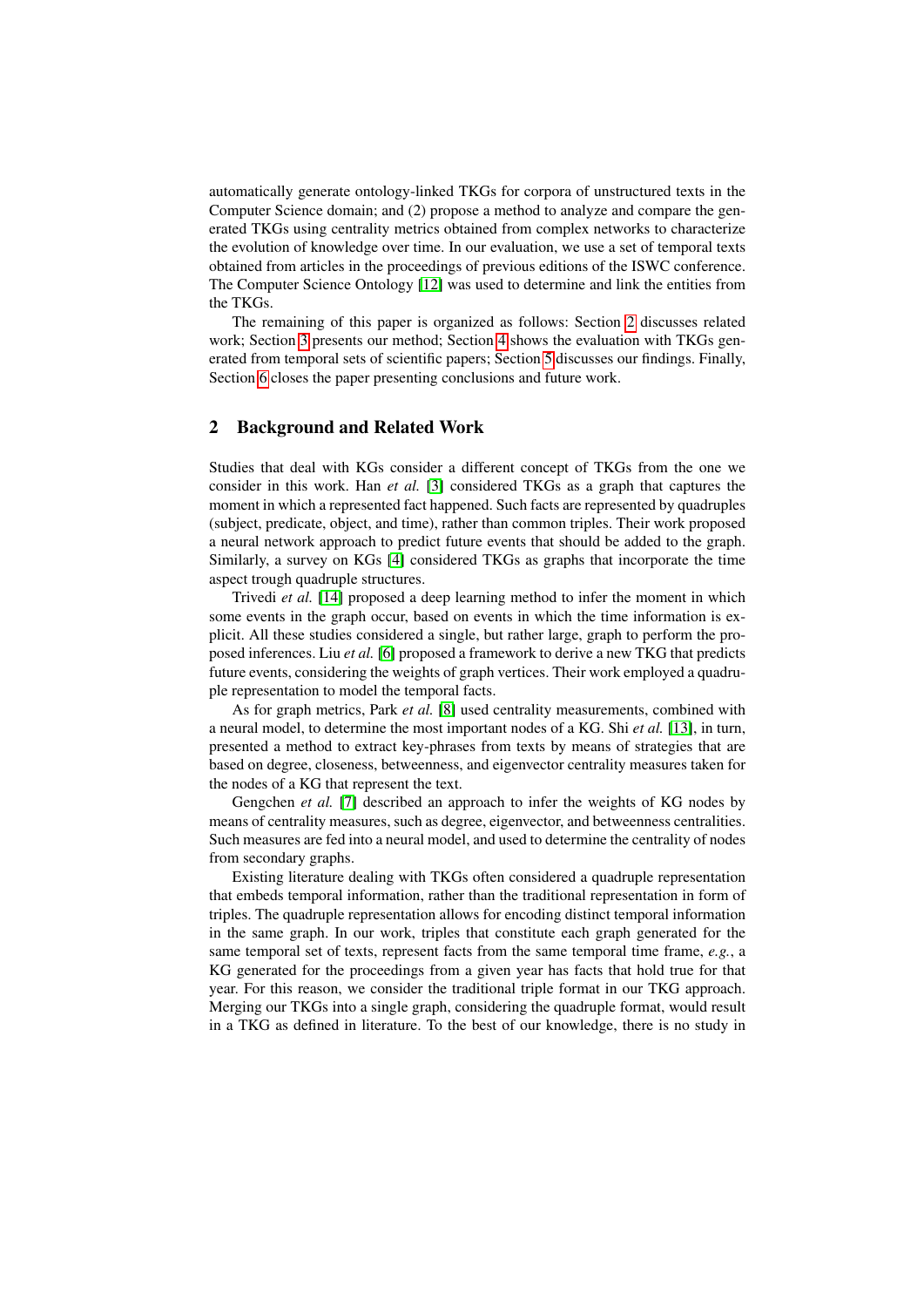literature considering centrality measurements in TKGs to characterize the evolution of knowledge in a temporal manner.

#### <span id="page-3-0"></span>3 Construction and Analysis of TKGs

This section describes our method to represent time-evolving scientific texts by means of ontology-linked TKGs. In our approach, we explore analyses based on complex networks' centrality measurements in KGs to determine how the represented knowledge evolves over time. Figure [1](#page-3-1) presents an overview of our method.

<span id="page-3-1"></span>

Fig. 1: Method overview. KGen [\[11\]](#page-9-1) is depicted in step 1. Steps 2 and 3 are the contributions of this work.

A Knowledge Graph  $\mathcal{KG}$  is formally described as a set of vertices  $\mathcal V$  and edges  $\mathcal{E}$ , *i.e.*,  $\mathcal{KG} = (\mathcal{V}, \mathcal{E})$ , where the vertices represent entities, and the edges represent the relations among such entities. A KG can also be defined as a set of RDF triples, composed of subject, predicate, and object defined as  $t = (s, p, o)$ . The subjects and objects are vertices, and the predicates are the edges in a KG, resulting that a  $\mathcal{KG} =$  ${t_0, t_1, \cdots, t_n}$ , where  $t_0 = (s_0, p_0, o_0), t_1 = (s_1, p_1, o_1), \cdots, t_n = (s_n, p_n, o_n)$ . An ontology  $O$  describes a real-world domain in terms of concepts, represented by classes  $\mathcal{C}_{\mathcal{O}}$  interrelated by directed relations  $\mathcal{R}$ , and a set of attributes  $\mathcal{A}_{\mathcal{O}}$ , *i.e.*,  $\mathcal{O}$  =  $(C_{\mathcal{O}}, \mathcal{R}_{\mathcal{O}}, \mathcal{A}_{\mathcal{O}})$ . Subjects and objects from triples in a KG may be linked to an ontology, denoting that they are instances of those particular ontology's entities.

In this work, we consider a Temporal Knowledge Graph as a  $\mathcal{KG}$  in which the triples represent facts that are available in a determined time frame i, i.e.,  $\mathcal{KG}^i$  =  $\{t_0^i, t_1^i, \dots, t_n^i\}$ . In this sense, if we consider KGs in two different time frames (*i* and  $i + 1$ , *i.e.*,  $\mathcal{KG}^i = \{t_0^i, t_1^i, \dots, t_n^i\}$ , and  $\mathcal{KG}^{i+1} = \{t_0^{i+1}, t_1^{i+1}, \dots, t_n^{i+1}\}$ , we may have triples like  $t_a \in \mathcal{KG}^i$  and  $t_a \in \mathcal{KG}^{i+1}$ , meaning that the fact described by  $t_a$  is available in both time frames. We may also have triples like  $t_b \in \mathcal{KG}^i$  and  $t_b \notin \mathcal{KG}^{i+1}$ , *i.e.*, the fact described by the  $t_b$  is available only in the time frame i, and not in  $i + 1$ . The triples' constituents in the TKG may also be linked to ontologies. Linking nodes of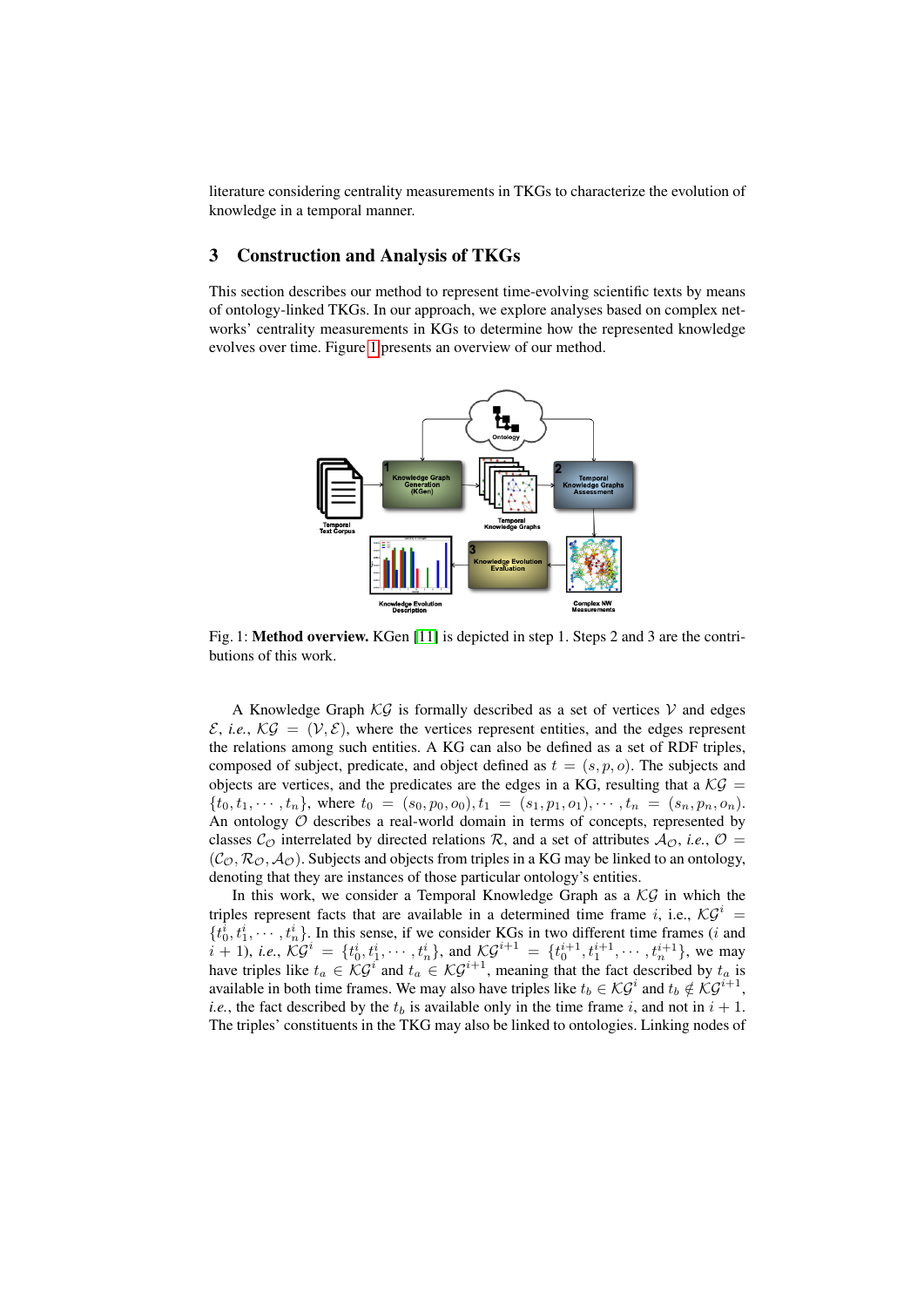the TKGs to ontologies, are a key step to enable the comparison in between TKGs, as nodes linked to the same ontology's classes, atributes, or properties, denote an instance of the same concept, although in different time frames.

To generate TKGs, we evolved the KGen tool [\[11\]](#page-9-1) to consider determining named entities from other domains in the text for triples extraction. The extracted triples' constituents are matched and linked to an ontology. KGen was enhanced to allow batch processing for generating TKGs taking multiple unstructured texts as input. A set of texts from a determined time frame produce a single KG as output, *i.e.*, the TKG for that specific time frame. A set of TKGs are the output of multiple sets of unstructured texts from different time frames.

Once the set of TKGs is computed,  $\mathcal{KG}^0$ ,  $\mathcal{KG}^1$ ,  $\dots$ ,  $\mathcal{KG}^m$ , we analyze and determine triples and entities available in different subsets of TKGs. Each generated KG, though, may contain an overwhelmingly large amount of triples, whose constituents may be not linked to the target ontology, making it difficult to determine if nodes from different TKGs are instances of the same concepts. For this reason, we consider the graph nodes that are linked to the target ontology in the analysis.

Due to the possibly huge amount of edges (nodes) and vertices that such KGs may contain, our analyses consider only the most relevant nodes in the KG. For this purpose, we take centrality measurements for complex networks [\[1\]](#page-9-10) in each node in order to determine its relevance in the graph. In particular, we consider three measurements in our method validation (*cf.* Section [4\)](#page-4-0): degree centrality [\[5\]](#page-9-11), eigenvector centrality [\[2\]](#page-9-12), and betweenness centrality [\[1\]](#page-9-10). Such measures denote, respectively, the amount of neighbouring nodes linked to a particular node, the number of nodes in the overall graph that have connections to a particular node, and the amount of shortest paths that a particular node is part of. In our solution, ontology-linked nodes with the highest centrality values for all the graphs enables evaluating how knowledge evolves. The analysis of these measurements change in between the temporal KGs, and thus, over time.

Regarding implementation aspects, $4$  our temporal analyses on TKGs were implemented using the Python programming language. The TKGs are handled using RD-FLib.<sup>[5](#page-4-2)</sup> The centrality measurements are computed using APIs from the Network $X^6$  $X^6$ library.

## <span id="page-4-0"></span>4 Evaluation

We applied our solution to generate and assess TKGs by using abstracts of the research track papers, obtained from the proceedings of three subsequent editions of the ISWC conference (2017 to 2019). The sets of papers for each year were used as input to our solution generating three ontology-linked TKGs (available online<sup>[7](#page-4-4)</sup>). The Computer Science Ontology (CSO) [\[12\]](#page-9-2) was used to assist the method in determining named entities from the computer science domain in the text for triples extraction.

<span id="page-4-1"></span><sup>4</sup> <https://github.com/rossanez/TKGAnalyzer> (As of Aug. 2020).

<span id="page-4-2"></span><sup>5</sup> <https://github.com/RDFLib> (As of Aug. 2020).

<span id="page-4-3"></span><sup>6</sup> <https://networkx.github.io/> (As of Aug. 2020).

<span id="page-4-4"></span><sup>7</sup> <https://github.com/rossanez/KGen> (As of Aug. 2020).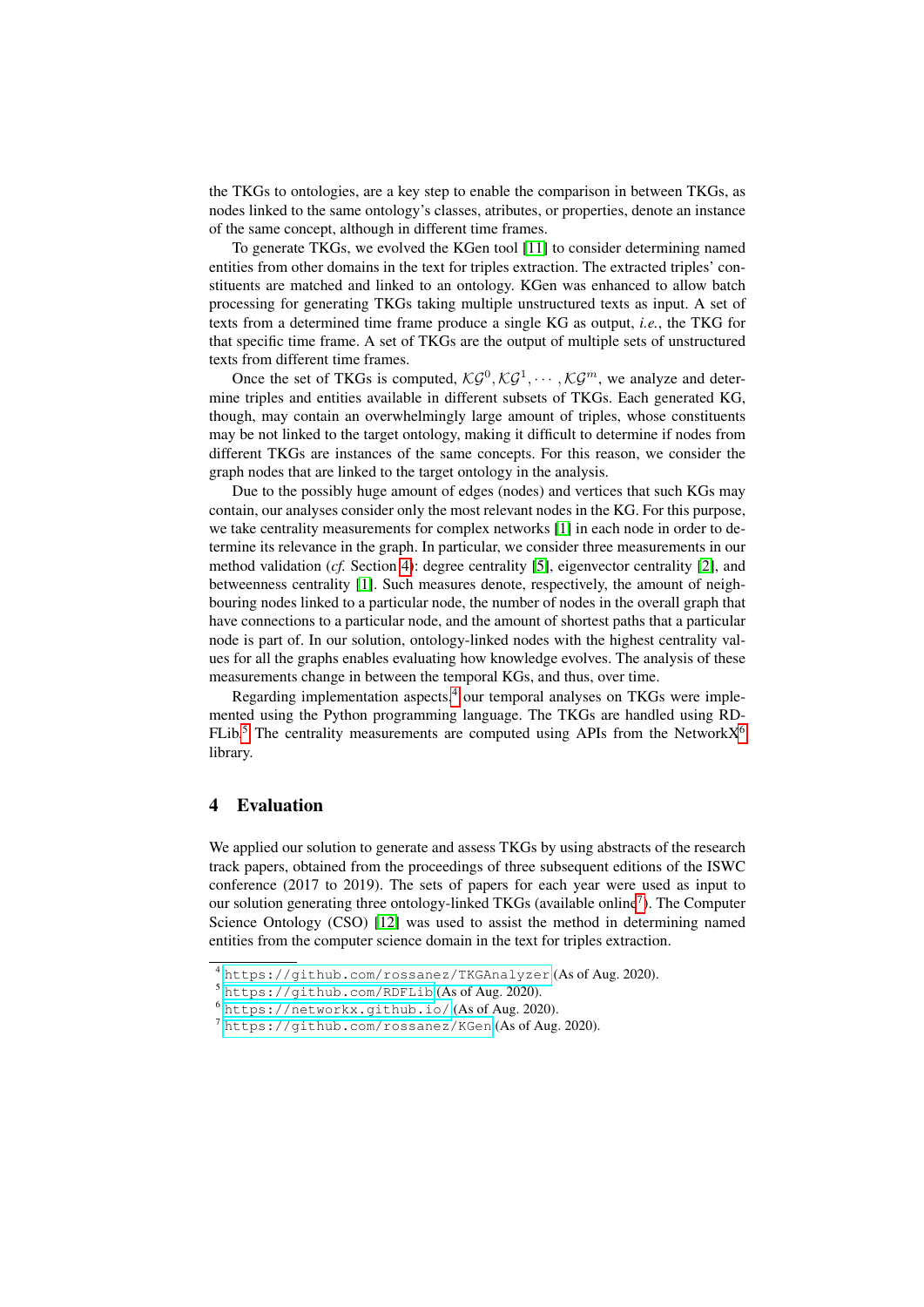Aiming to identify the most relevant concepts dealt within each edition of the ISWC conference, we conducted three analyses based on distinct centrality measurements, which are widely used in literature, in each KG: degree centrality, eigenvector centrality, and betweenness centrality. Figure [2](#page-5-0) summarizes the top values for each measurement.

> $0.0$  $\overline{0.0}$  $0.0$  $\overline{a}$  $0<sup>0</sup>$

<span id="page-5-0"></span>

(a) Degree Centrality. Concepts: (0) ontology, (1) sparql, (2) ontologies, (3) rdf, (4) description logic, (5) knowledge base, (6) knowledge bases, and (7) semantics.





Top Eigenvector Centralit

 $\begin{array}{r} \hline \rule{0pt}{2.5ex} \rule{0pt}{2.5ex} \rule{0pt}{2.5ex} \rule{0pt}{2.5ex} \rule{0pt}{2.5ex} \rule{0pt}{2.5ex} \rule{0pt}{2.5ex} \rule{0pt}{2.5ex} \rule{0pt}{2.5ex} \rule{0pt}{2.5ex} \rule{0pt}{2.5ex} \rule{0pt}{2.5ex} \rule{0pt}{2.5ex} \rule{0pt}{2.5ex} \rule{0pt}{2.5ex} \rule{0pt}{2.5ex} \rule{0pt}{2.5ex} \rule{0pt}{2.5ex} \rule{0pt}{2.5ex} \$ 

rdf data, (1) linked data, (2) machine learning,  $(3)$  caching,  $(4)$  knowledge base,  $(5)$  ontology,  $(6)$ ontologies, (7) sparql, and (8) knowledge bases.

(c) Betweenness Centrality. Concepts: (0) ontology, (1) ontologies, (2) description logic, (3) sparql, (4) linked data, (5) rdf, (6) knowledge base, (7) semantics, and (8) dbpedia.



Degree centrality. The degree centrality of a node denotes the amount of nodes that are directly connected to it (*i.e.*, its immediate neighbors). Let  $G = (V, E)$  be a graph, represented by a  $|V| \times |V|$  adjacency matrix  $A$  with elements  $a_{ij}$ . The degree centrality is defined as  $c_i^D = \sum_{j=1}^N \phi_{ij}$ ,  $\phi_{ij} = 1$ , if  $a_{ij} > 0$ , and 0, otherwise  $(i = 1, 2, \dots, N)$ ; where  $c_i^D$  is the degree of node i and N is the number of nodes. The normalized degree centrality is computed by  $nc_i = \frac{c_i^D}{N-1}$ . Figure [2a](#page-5-0) shows the concepts from the CSO ontology represented by the nodes with the highest degree centrality for each ISWC edition (the complete list, along with sub-graph examples, is available online<sup>[8](#page-5-1)</sup>).

Considering our TKGs, the nodes with the highest degree centrality values represent concepts from the CSO ontology that mostly occur among all abstracts of that particular

<span id="page-5-1"></span><sup>8</sup> <https://github.com/rossanez/TKGAnalyzer> (As of Aug. 2020).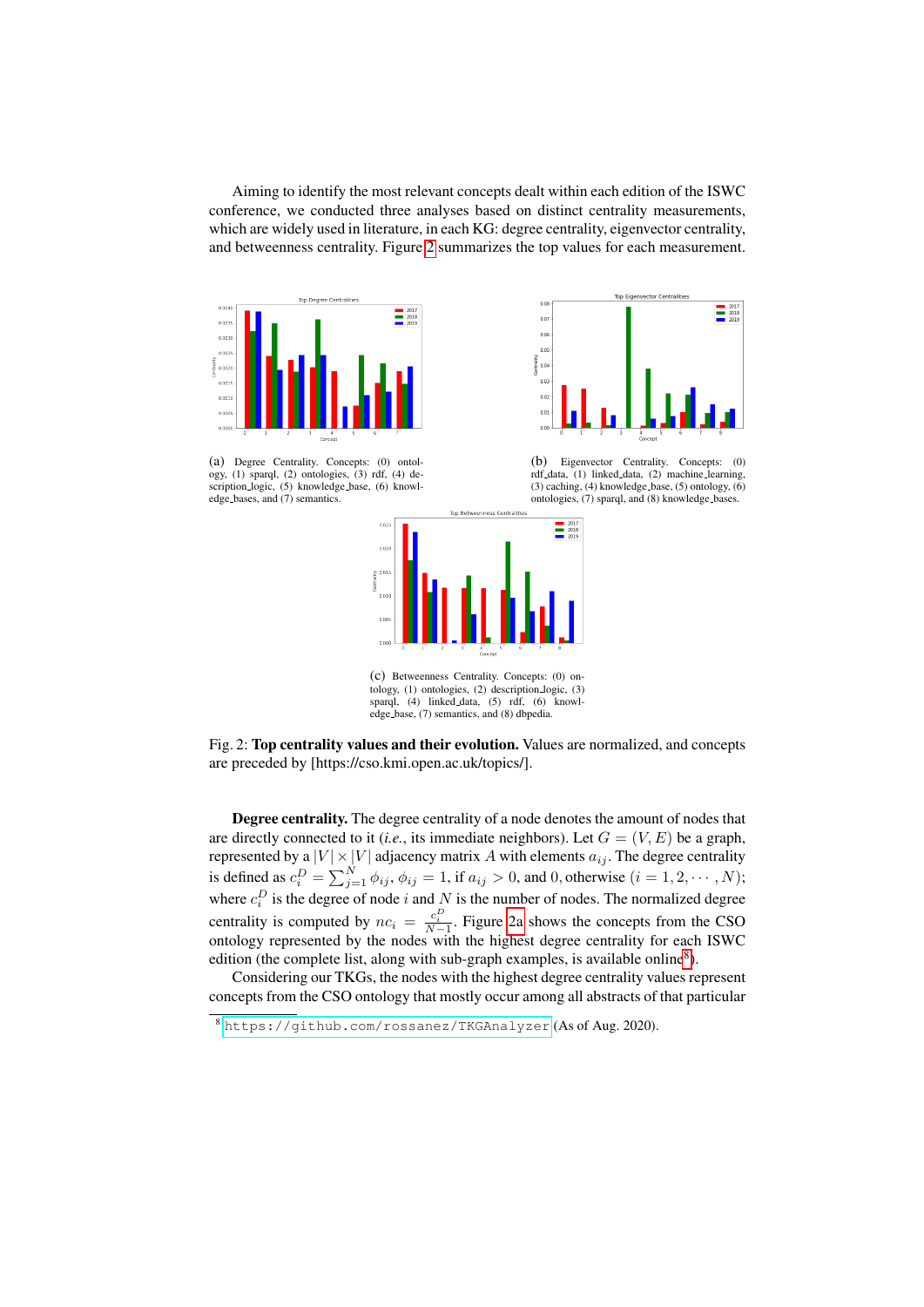edition. In 2017, *ontology* has the top value; in 2018, *RDF*; and in 2019, *ontology* has the top value. Figure [3](#page-6-0) presents the immediate neighbors for the node representing the *ontology* concept in the TKGs for the ISWC editions considered in the analysis. We observe that the amount of immediate neighbors vary in between the editions: in 2017, it has 31 neighbor nodes; in 2018, 22 neighbor nodes; and in 2019, it has 32 neighbor nodes.

<span id="page-6-0"></span>

Fig. 3: Sub-TKGs for each conference edition. This figure presents a subgraph from our TKGs generated (from the three corpus under study) considering the ontology concept. *Ontology* node is shown in red, and its immediate neighbors are in green.

Figure [2a](#page-5-0) shows that the degree centrality of concepts vary over time. *SPARQL*, for instance, increases from 2017 to 2018, and then decreases in 2019; *Ontologies* decreases from 2017 to 2018, and increases to its highest value in 2019; *Description logic* is available in 2017, not available in 2018, and reappears with a lower value in 2019.

Eigenvector centrality. The eigenvector centrality of a node denotes the amount of nodes that are directly connected to it, extending to nodes directly connected to those, and so forth throughout the network. It is a measurement of the influence that a node has on the network, relative to the number of connections that this node has to all the other nodes of the entire network. Formally,  $\lambda c_i^E = \sum_i^N a_{ij} c_j^E$   $(i = 1, 2, \cdots, N)$ ,  $\lambda$ **c** = **Ac**; where  $c_i^E$  is the eigenvector centrality of node *i*, **c** is an *N*-dimensional vector whose entry  $i$  represents the centrality score of node  $i$ . This formulation leads to the problem of finding the eigenvalues  $(\lambda)$  and the eigenvectors  $(c)$  of the adjacency matrix A. The eigenvector centrality is associated with the dominant eigenvalue found.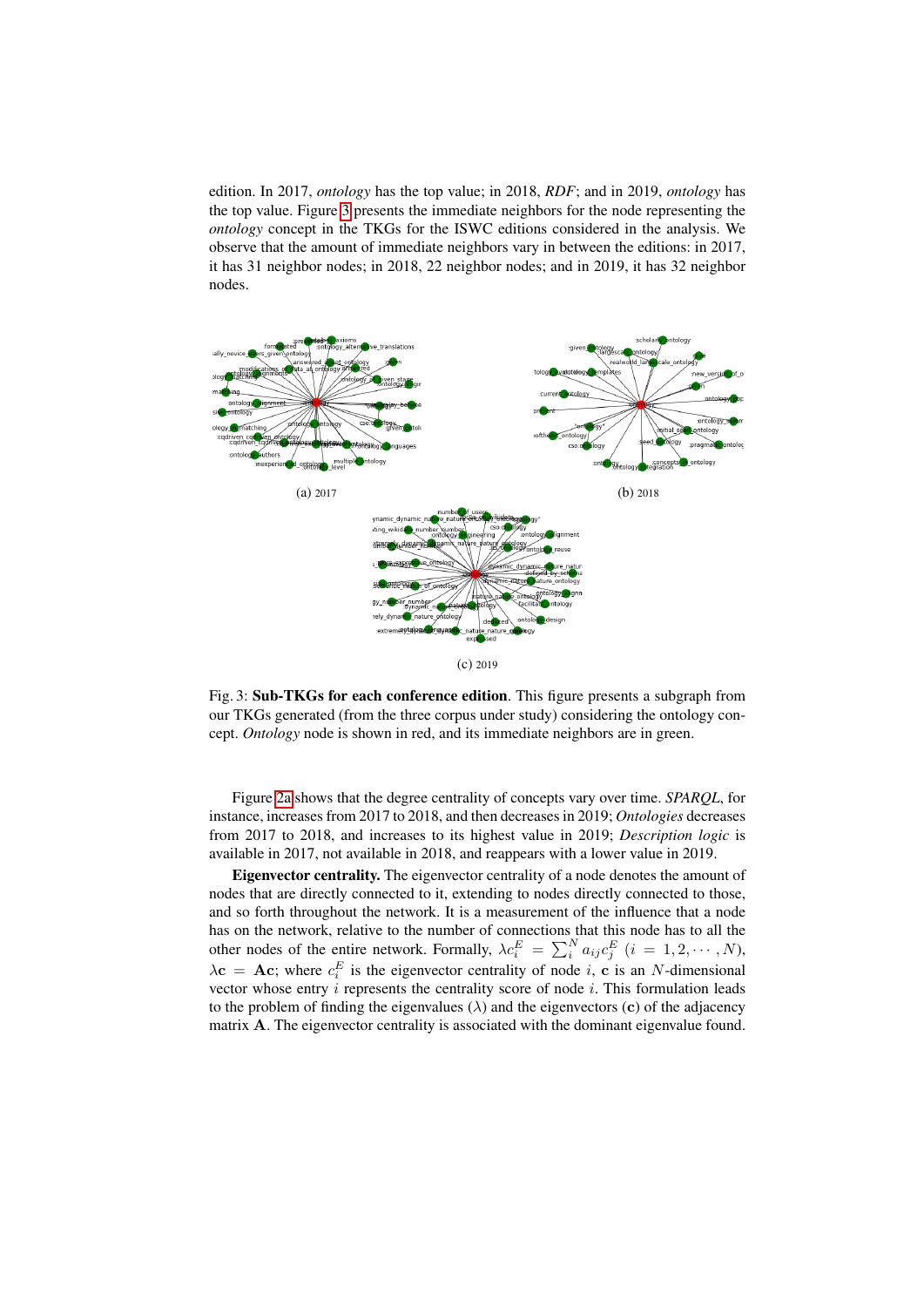Figure [2b](#page-5-0) presents the concepts from the CSO ontology represented by the nodes with the highest eigenvector centrality values over the considered ISWC editions.

The interpretation of the eigenvector centrality in our TKGs is that nodes with the highest values, connected to most of the other nodes, are highly related to the overall context of the conference at that edition. In 2017, *RDF data* has the highest eigenvector centrality value; in 2018, *caching* has the top value; and in 2019, it is *ontologies*.

The analysis shows that not all nodes with high degree centrality (*cf.* Figure [2a\)](#page-5-0) are the same that have high eigenvector centrality (*cf.* Figure [2b\)](#page-5-0). This particularly occurs to nodes with high degree centrality, whose neighbors have low eigenvector centrality, *i.e.*, the eigenvector centrality of a node highly depends on the eigenvector centrality of its neighbors.

Betweenness centrality. The betweenness centrality denotes how many times a node lies between the shortest path between two different nodes. A node with high betweenness centrality serves as a bridge in many shortest paths between different nodes, being either in a more centered position of the network, or in an important cluster. It can be computed as follows:  $c_i^B = \sum_{\substack{j=1 \ j \neq i}}^N$  $\sum_{\substack{k=1 \ k \neq i,j}}^{N}$  $\eta_{jk}(i)$  $\frac{j_k(i)}{\eta_{jk}}$   $(i = 1, 2, \cdots, N)$ ; where N is the number of nodes,  $\eta_{jk}$  is the number of the shortest paths from node j to node k and  $\eta_{ik}(i)$  is the number of the shortest paths from j to k that contain node i. Figure [2c](#page-5-0) shows the concepts from the CSO ontology represented by the nodes with the highest betweenness centrality values for the considered ISWC editions.

Considering our TKGs, nodes with higher betweenness values are those representing concepts that are related to most of the other concepts represented in the graphs, as they lie between the paths to most of the other concepts' nodes. It is the case of *ontology*, in 2017; *RDF*, in 2018; and *ontology*, in 2019. Considering the previous centrality measurement, a node may have a high betweenness centrality, but a low eigenvector centrality value, if it links nodes that are disconnected from the overall network. For this reason, not all the concepts with the top values from Figure [2c](#page-5-0) (Betweenness) are the same as Figure [2b](#page-5-0) (Eigenvector).

#### <span id="page-7-0"></span>5 Discussion

We proposed the generation of ontology-linked TKGs to represent the knowledge conveyed in sets of temporal texts. Our approach explored complex networks' centrality measurements to characterize the evolution of knowledge in between specific time frames. We applied our solution to the Computer science domain by analyzing a set of papers from distinct editions of the ISWC.

We found that our proposal was successful to represent knowledge conveyed in temporal corpora of natural language texts. The use of the distinct complex networks' centrality measurements was suited to help analyzing and characterizing the knowledge evolution in such temporal corpora of natural language texts. We judge our proposal of TKGs appropriate as means to conduct the analyses because KGs are well suited to represent knowledge in terms of facts. In addition, our generated TKGs can be retrieved via SPARQL queries whenever required.

The language employed in scientific papers from the computer science domain poses some extra challenges in the generation of TKGs. One of such aspects is the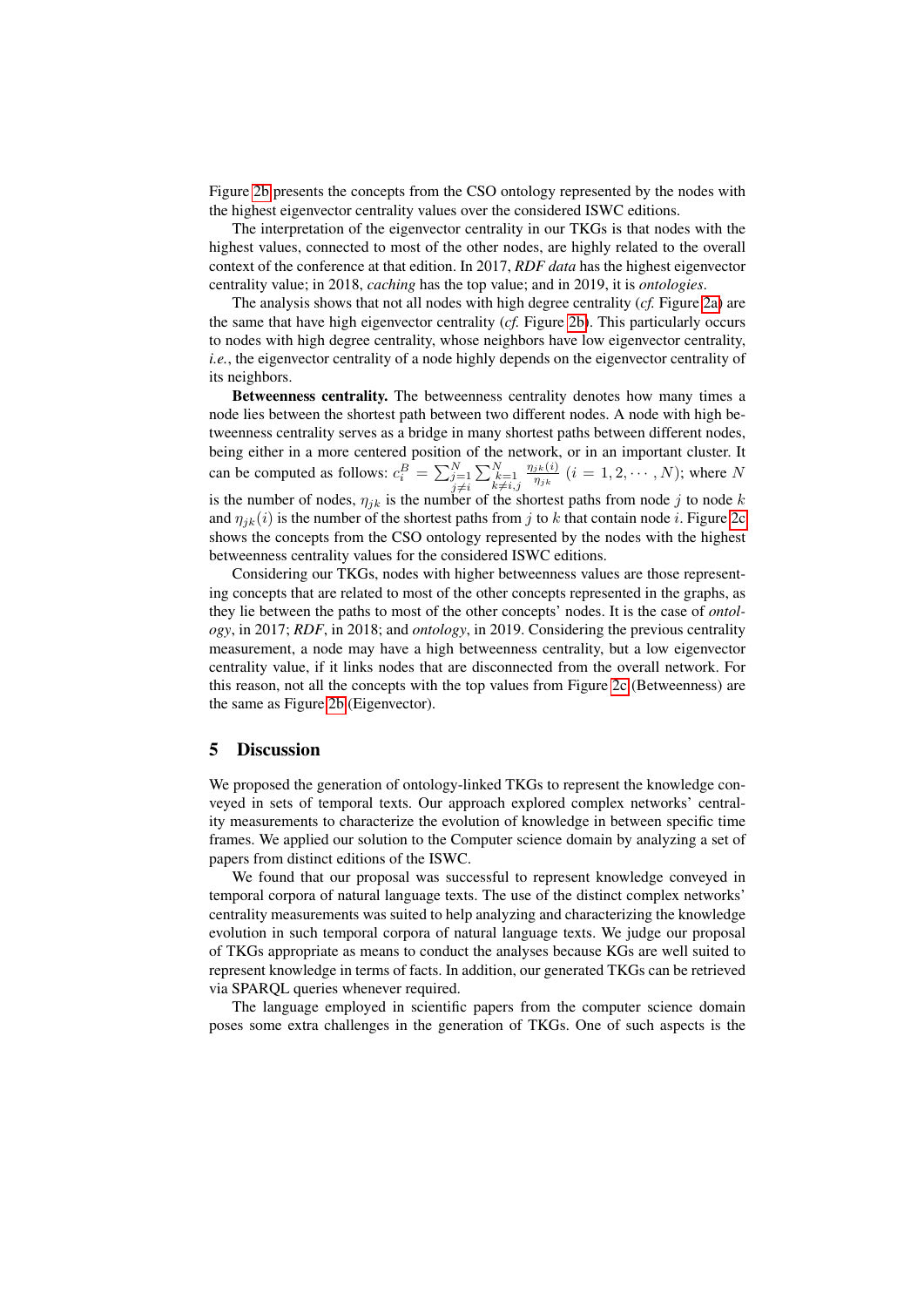use of LaTex mathematical expressions (even on abstracts), that, when converted to plain text format, generate incorrect information (especially due to characters such as \$, %, {, }, etc.). Despite such challenge, KGen was able to run to completion, but some meaningless triples are generated. For this reason, and taking advantage of the fact that KGen is a semi-automated method, some manual interventions were performed. Therefore, the preprocessing of the text requires further improvements for smoothly batch processing corpora of unstructured texts.

Regarding performance aspects, the generation of KGs using KGen is indeed a time-consuming procedure, even for relatively small texts such as abstracts. This is mainly due to the NLP tools and techniques that are employed, which take a considerable amount of time to process texts. As for the centrality measurements, although reading a KG in turtle format, and converting it to a complex network object does not take a great amount of time, some measurements, especially the betweenness centrality, take a considerable amount of time to complete. Computing the shortest paths for all possible pairs of nodes is indeed a time-consuming procedure, especially true for large KGs.

As for the centrality measurements, the aspect of considering nodes that represent entities that match concepts from the CSO ontology opens opportunities of improvements in our method. Certainly, there will be nodes that have high centrality values, that are left out of the analysis. Possibly, considering multiple ontologies to match and link concepts, and taking advantage of mappings between ontologies could be a solution to tackle this improvement opportunity. Furthermore, extra centrality measurements, besides the three considered in this work, could be incorporated to the analysis, to further enrich it.

We plan to address a better strategy to describe temporal evolution of the concepts aiming to add value in closing the analysis. Bar plots can be confusing to visualize and understand. A possible future work therefore would be to study the feasibility of using a graph-based visual structure to represent such evolution [\[10\]](#page-9-13). We also plan to further extend and enhance our results by considering all available proceedings of the ISWC conference. Additional metrics and analyses opportunities shall be considered, and possibly considering predictions of the most important concepts on future editions of the conference, based on the evolution of the previous editions.

Finally, it is worth mentioning that results obtained in the evaluation are entirely based on the abstracts of the papers from the ISWC proceedings. We could achieve different results if we consider the entire text from papers. Furthermore, it is important to enforce that different centrality measurements possibly lead to different most important concepts.

## <span id="page-8-0"></span>6 Conclusion

The way of representing and analyzing temporal knowledge is valuable to understand the evolution of key domain concepts. This article presented a method to characterize the evolution of knowledge from temporal, unstructured texts in scientific literature, based on analyses conducted via as we named TKGs. We evaluated our proposal by building TKGs from abstracts of three subsequent editions of the ISWC conference.